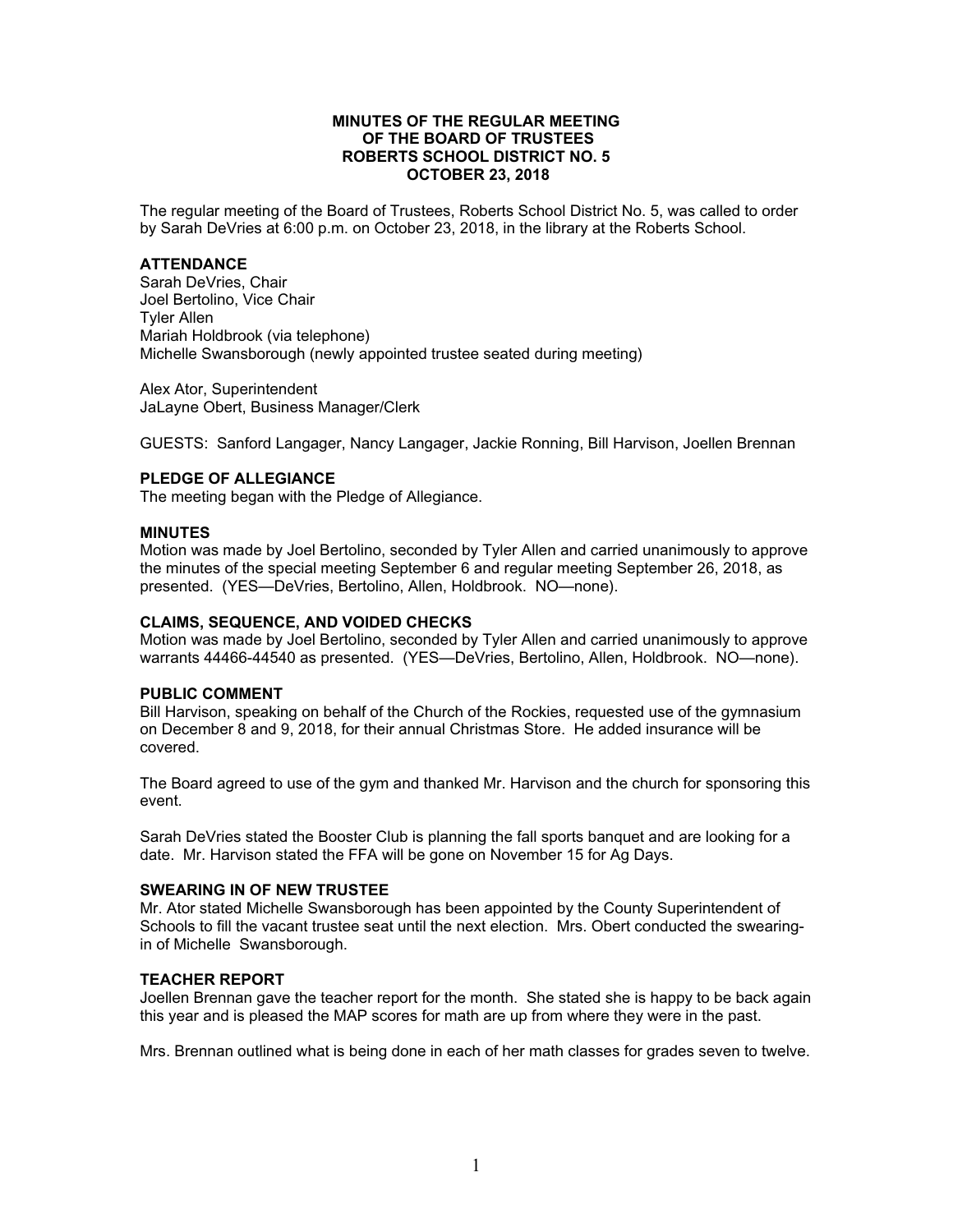#### **STAFFING**

SUBSTITUTE ADDITIONS - Mr. Ator asked that the following additions be approved for the substitute list:

Alex Ator – E-Bus Driver James Sigl – E-Bus Driver Randy DeVries – E-Bus Driver Nicole Joyce – Teacher substitute

Motion was made by Joel Bertolino, seconded by Tyler Allen and carried unanimously to approve the additions to the substitute list as recommended by the superintendent. (YES—DeVries, Bertolino, Allen, Holdbrook, Swansborough. NO—none).

HIRING - Mr. Ator stated the person he would have recommended for the paraprofessional position did not take the job so he will continue trying to fill the position. He stated he did receive an application today.

CUSTODIAL -- Mr. Ator recommended hiring James Burows for the custodial position for 21 hours per week at \$11 per hour until the next Board meeting at which time the salary may increase.

Motion was made by Mariah Holdbrook, seconded by Joel Bertolino and passed unanimously to hire James Burows as custodian for 21 hours per week at \$11 per hour until the next Board meeting. (YES—DeVries, Bertolino, Allen, Holdbrook, Swansborough. NO—none).

JH GIRLS' BASKETBALL HEAD COACH – Mr. Ator recommended hiring Sarah Shoopman as the head junior high girls' basketball coach and Jene Reinhardt as the assistant.

Motion was made by Tyler Allen, seconded by Joel Bertolino and carried unanimously to hire Sarah Shoopman as the head junior high girls' basketball coach and Jene Reinhardt as the assistant junior high girls' basketball coach. (YES—DeVries, Bertolino, Allen, Holdbrook, Swansborough. NO—none).

HEAD HIGH SCHOOL BOYS' BASKETBALL COACH – Mr. Ator stated he has an applicant for the head high school boys' basketball coach but he would like him to meet the boys before making a recommendation.

ASSISTANT HIGH SCHOOL GIRLS' BASKETBALL COACH – Mr. Ator stated we do have an applicant for the assistant high school girls' basketball coaching position.

BUS DRIVERS – Mr. Ator asked to finalize hiring Nicole Joyce as a morning bus route driver of the E-Bus at \$11.00 per hour for 1.5 hours per day.

Motion was made by Mariah Holdbrook, seconded by Joel Bertolino and carried unanimously to hire Nicole Joyce as morning route driver of the E-Bus at \$11.00 per hour for 1.5 hours for day. (YES—DeVries, Bertolino, Allen, Holdbrook, Swansborough. NO—none).

Mr. Ator asked for approval for James Sigl to drive the football bus at \$45 a day.

Motion was made by Tyler Allen, seconded by Michelle Swansborough and carried unanimously to hire James Sigl as football bus driver at \$45 per day. (YES—DeVries, Bertolino, Allen, Holdbrook, Swansborough. NO—none).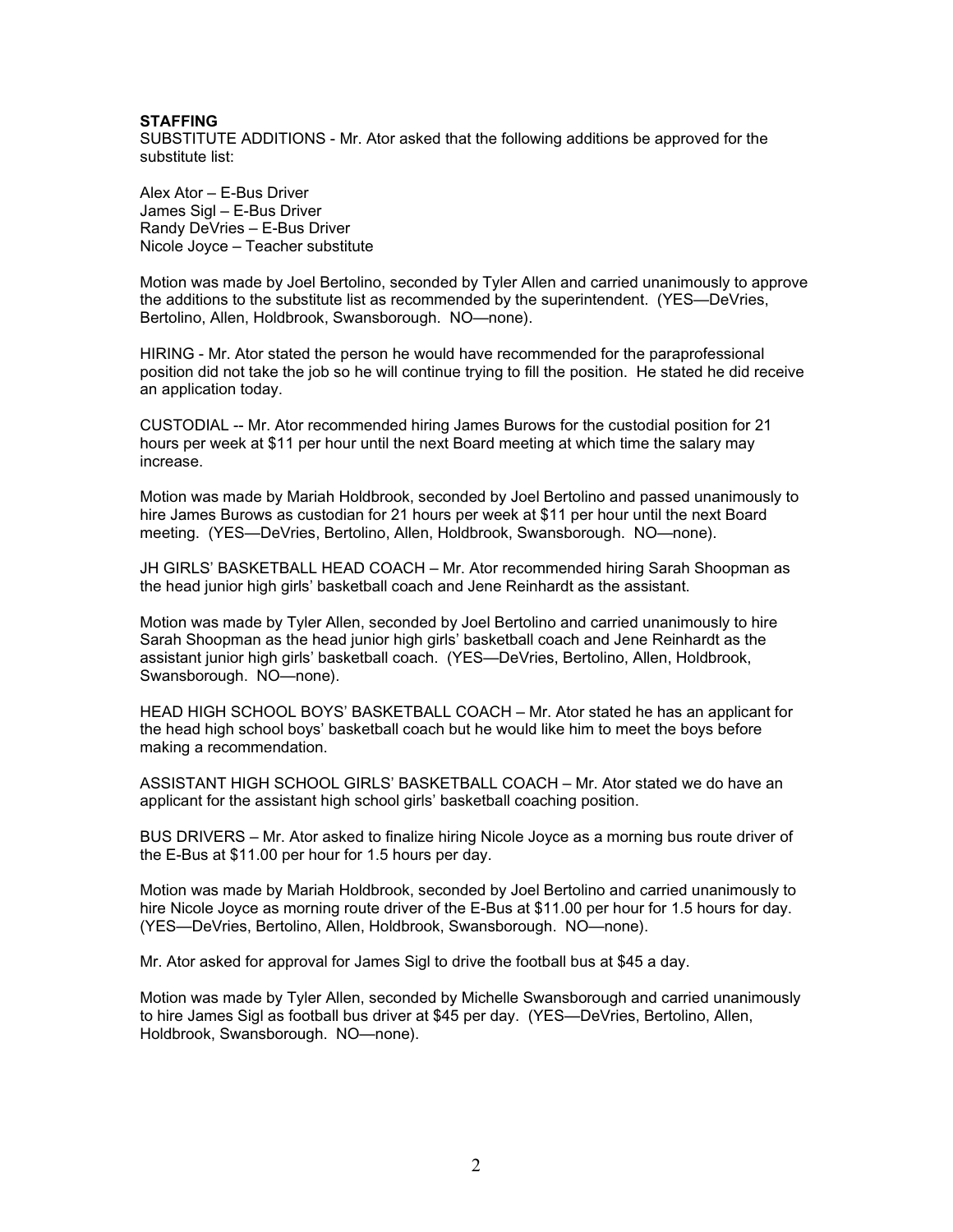#### **NEW BUSINESS**

JH AND OVERNIGHT TRIPS – Mr. Ator stated last month the Board briefly discussed taking junior high students on overnight trips. He added the situation has been worked out for FFA, but there may be an issue with the volleyball team going to the divisional tournament.

Mr. Harvison stated out of 82 FFA chapters, 19 have junior high programs and 9 of those take the members on overnight trips. He added if we do take junior high students on overnight trips, there needs to be a much higher ratio of chaperones.

Mr. Ator stated if a junior high student goes on an overnight trip, a parent needs to go with them but then we have to think about the cost of hotel rooms.

Mrs. Swansborough stated when she was in school, students traveled back and forth each day on the bus.

Mr. Ator stated that is what will happen with the band for the divisional volleyball tournament in Lewistown. He added next month we need to talk about parents accompanying junior high students on overnight trips.

SENIOR TRIP - Mr. Ator stated the seniors will probably present on their senior trip in November.

RETIREMENT INCENTIVE – Mr. Ator stated we have a teacher who has served this district for forty years who is asking for a retirement incentive of district paid health insurance until he qualifies for federal or state assisted healthcare. He stated a retirement incentive agreement is included in the packet that provides for single coverage health insurance paid at a maximum of \$800 per month until the employee qualifies for governmentally assisted coverage.

Motion was made by Joel Bertolino seconded by Tyler Allen and carried unanimously to approve the retirement incentive agreement as presented by the superintendent. (YES—DeVries, Bertolino, Allen, Holdbrook, Swansborough. NO—none),

BUS ROUTE AMENDMENT – Mr. Ator stated when we purchased the E-Bus, we revised Route 1 into a morning route and an afternoon route and need to formally approve the addition of Route1A which is the morning route.

Motion was made by Tyler Allen, seconded by Joel Bertolino and carried unanimously to approve Bus Route1A. (YES—DeVries, Bertolino, Allen, Holdbrook, Swansborough. NO—none).

MCLP PURCHASES – Jackie Ronning, Literacy Coach, reported on the activities and progress of the literacy grant. She stated materials have been identified by the leadership team and approved by the Office of Public Instructions for materials for the math and reading curriculum for students who are in special education of just struggling. She stated the cost of the materials is \$15033.06.

Motion was made by Joel Bertolino, seconded by Michelle Swansborough and carried unanimously to approve the purchase of materials through the literacy grant for special education in the amount of \$15033.06. (YES—DeVries, Bertolino, Allen, Holdbrook, Swansborough. NO none).

Mrs. Ronning stated the leadership team also approved purchasing some supplemental materials for the science department and a program called "We Both Read" for preschool through eighth grade.

Motion was made by Michelle Swansborough, seconded by Joel Bertolino and carried unanimously to approve the purchase of materials as outlined in the agenda material through the literacy grant. (YES—DeVries, Bertolino, Allen, Holdbrook, Swansborough. NO—none).